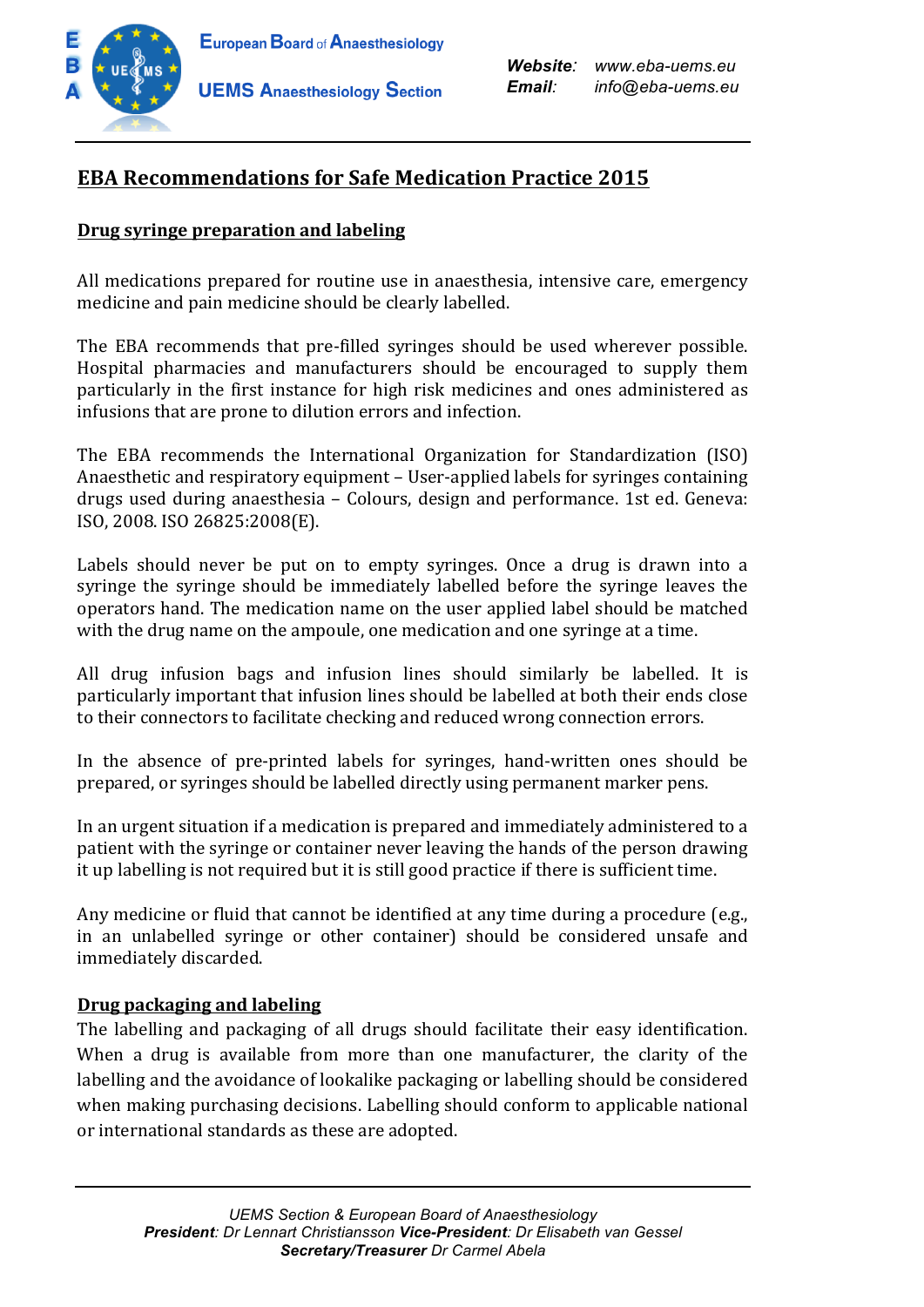

*Website: www.eba-uems.eu Email: info@eba-uems.eu*

## **Drug contamination and transmission of infections**

Contamination of any drug must be avoided. To minimise the risk of cross infection between patients the contents of any one ampoule should be administered to only one patient. The use of multidose ampoules is not recommended.

To prevent the transmission of nosocomial infections such as Hepatitis C and Malaria, between patients the use of saline bags with reusable administration ports to provide fluid for drug dilution and syringes for flushing IV lines for more than one patient should no longer take place. Single ampoules of saline or preferably single prefilled syringes of saline should be used instead.

### **Drug cupboards, anaesthetic trays and storage systems**

Drugs should be stored in ways designed to facilitate their easy identification and minimize the risk or error of misidentification. Arranging medicines in drug cupboards in their pharmacological medication class groups can reduce the risk of between-class errors, which are generally likely to be more dangerous than withinclass errors. Consideration should be given to storing drug ampoules in their original packaging until just before they are drawn up. Special care should be taken with ampoules that look similar, have similar names, or have labels that are difficult to read.

Local anaesthetic agents should be stored separately from anaesthetic drugs and high risk medicines such as intravenous potassium stored securely.

Gallipots, bowls or other open containers for drugs, antiseptics or saline should no longer be used on the sterile field to prevent possible contamination and drug errors some of which have been fatal.

Adequate, uncluttered surface space and appropriate trays, clean for each patient, should be provided for drawing up, arranging and holding the syringes and drugs used in each anaesthetic. Wherever possible this should be standardised.

### **Flushing cannulas**

To reduce the risk of inadvertent administration of anaesthetic drugs in recovery or on the ward all intravenous cannulas should be flushed appropriately.